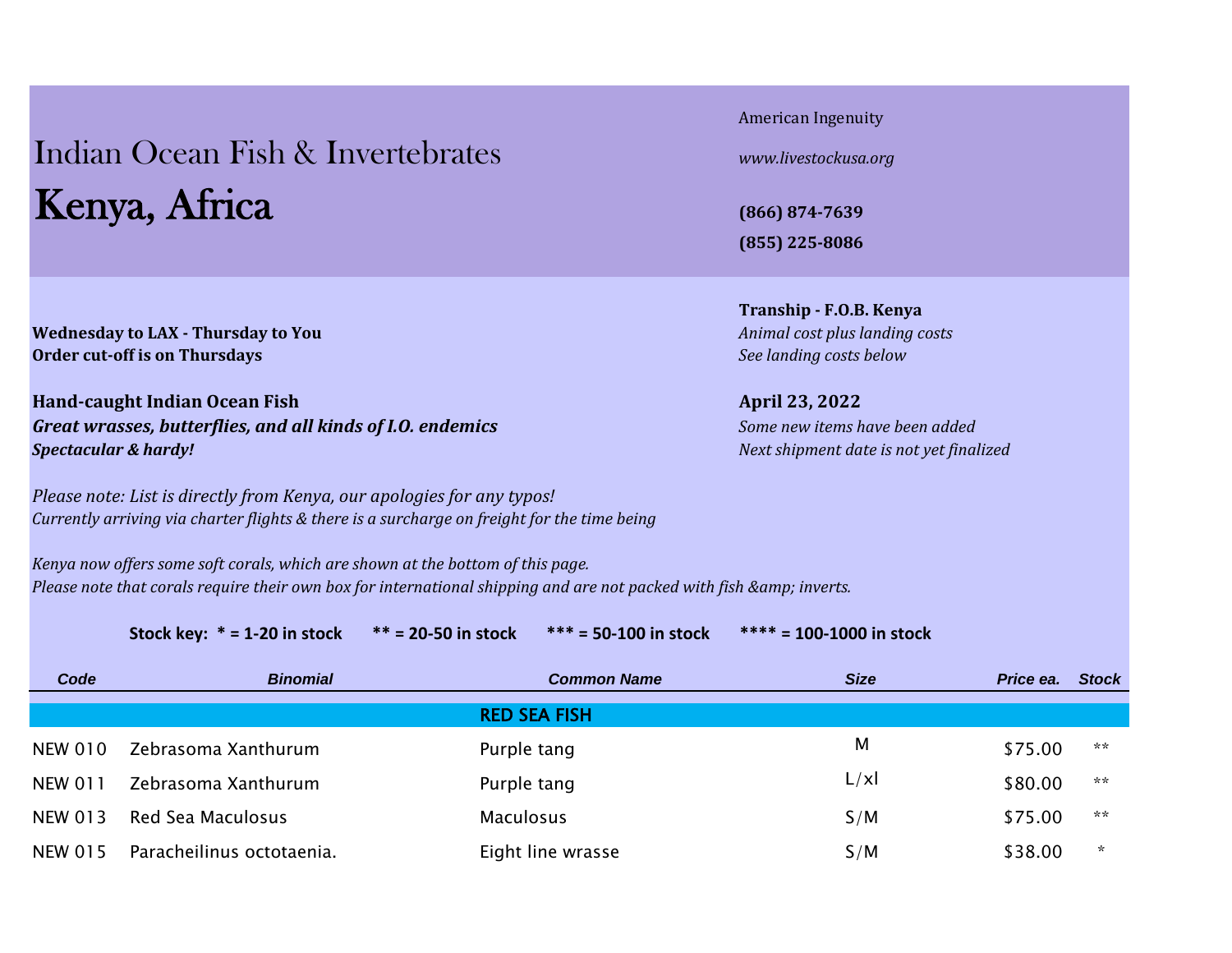|              |                        | <b>AFRICA FISH</b>         |       |        |       |
|--------------|------------------------|----------------------------|-------|--------|-------|
|              | <b>DAMSELS</b>         |                            |       |        |       |
| <b>NA001</b> | Abudefduf annulatus    | Stripe Damsel              | med   | \$1.50 | ***** |
| <b>NA002</b> | Abudefduf biocellatus  | Neon damselfish            | med   | \$0.75 | ***** |
| <b>NA003</b> | Abudefduf sixfasciatus | Stripetail Damsel          | med   | \$1.20 | ***** |
| <b>NA004</b> | Abudefduf vaigiensis   | Indo-Pacific sergeant      | med   | \$0.90 | ***** |
| <b>NA007</b> | Chromis dimidiata      | Chromis half half          | med   | \$1.20 | ***** |
| <b>NA008</b> | Chromis viridis        | <b>Green Cromis Damsel</b> | med   | \$1.05 | ***** |
| <b>NA009</b> | Chromis viridis        | <b>Green Cromis Damsel</b> | Large | \$2.70 | ***** |
| <b>NA010</b> | Dascyllus aruanus      | Whitetail dascyllus        | med   | \$0.90 | ****  |
| NA011        | Dascyllus carneus      | Cloudy dascyllus           | med   | \$0.90 | ****  |
| NA012        | Dascyllus trimaculatus | Threespot damsel           | med   | \$0.90 | ****  |
| <b>NA013</b> | Neopomacentrus nemurus | Gold tail Cromis           | med   | \$0.90 | ****  |
| NA014        | Pomacentrus coelestis  | <b>Blue Damsel</b>         | med   | \$1.20 | ****  |
| NA015        | Pomacentrus sulfureus  | <b>Yellow Damsel</b>       | med   | \$6.15 | ****  |
| NA016        | Neoglyphidodon melas   | Royal damsel               | med   | \$0.90 | ****  |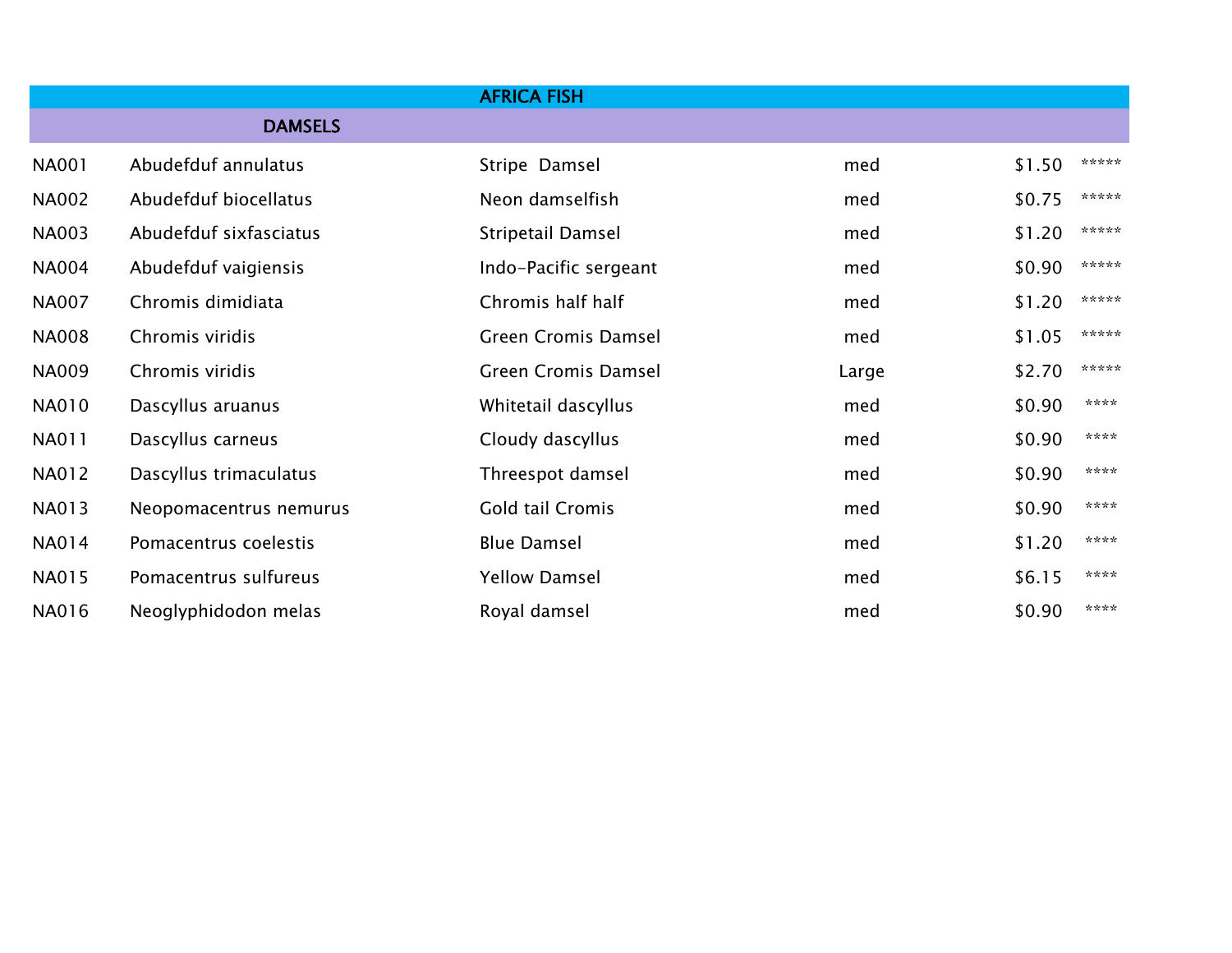|        | <b>GOBIES AND BLENNIES</b> |                               |       |         |         |
|--------|----------------------------|-------------------------------|-------|---------|---------|
| GB 001 | Petroscirtes - mitratus    | High finned blenny            | sm    | \$3.60  | $\star$ |
| GB 003 | Salarias fasciatus         | Jewelled Roskskipper (redfin) | small | \$3.75  | *****   |
| GB 004 | Salarias fasciatus         | Jewelled Roskskipper (redfin) | med   | \$4.80  | *****   |
| GB 005 | Salarias fasciatus         | Jewelled Roskskipper (redfin) | large | \$4.05  | *****   |
| GB 006 | Valenciennea strigata      | Golden-headed Sleeper Goby    | sm    | \$6.90  | $\star$ |
| GB 007 | Valenciennea strigata      | Golden-headed Sleeper Goby    | med   | \$7.50  | $\star$ |
| GB 009 | Valenciennea sexguttata    | Sixspot goby                  | sm    | \$6.90  | $\star$ |
| GB 010 | Valenciennea sexguttata    | Sixspot goby                  | med   | \$7.50  | $\star$ |
| GB 011 | Valenciennea sexguttata    | Sixspot goby                  | large | \$7.95  | $\star$ |
| GB 021 | Ecsenius midas             | Golden blenny                 | sm    | \$13.35 | $\star$ |
| GB 022 | Ecsenius midas             | Golden blenny                 | med   | \$15.60 | $\star$ |
| GB 023 | Ecsenius midas             | Golden blenny                 | Large | \$17.85 | $\star$ |
| GB 024 | Ptereleotris microlepis    | <b>Blue Gudgeon</b>           | med   | \$5.70  | $\star$ |
| GB 025 | Amblygobius semicinctus    | Half-Banded Goby              | med   | \$5.25  | $\star$ |
| GB 027 | Parupeneus cydotos         | Yellowsaddle Goatfish         | all   | \$6.60  | $\star$ |
| GB 033 | Gobiodon mix               | Coral gobies                  | all   | \$5.85  | **      |
| GB 034 | Meiacanthus mossambicus    | Mossambicus Blenny            | sm    | \$6.75  | **      |
| GB 035 | Meiacanthus mossambicus    | Mossambicus Blenny            | med   | \$7.05  | $\star$ |
| GB 037 | Ptereleotris tricolor      | <b>Tricolor Gudgeon</b>       | med   | \$4.50  | $\star$ |
| GB 038 | Nemateleotris magnifica    | Firefish                      | med   | \$9.45  | **      |
| GB 039 | Nemateleotris magnifica    | Firefish                      | Larg  | \$11.70 | **      |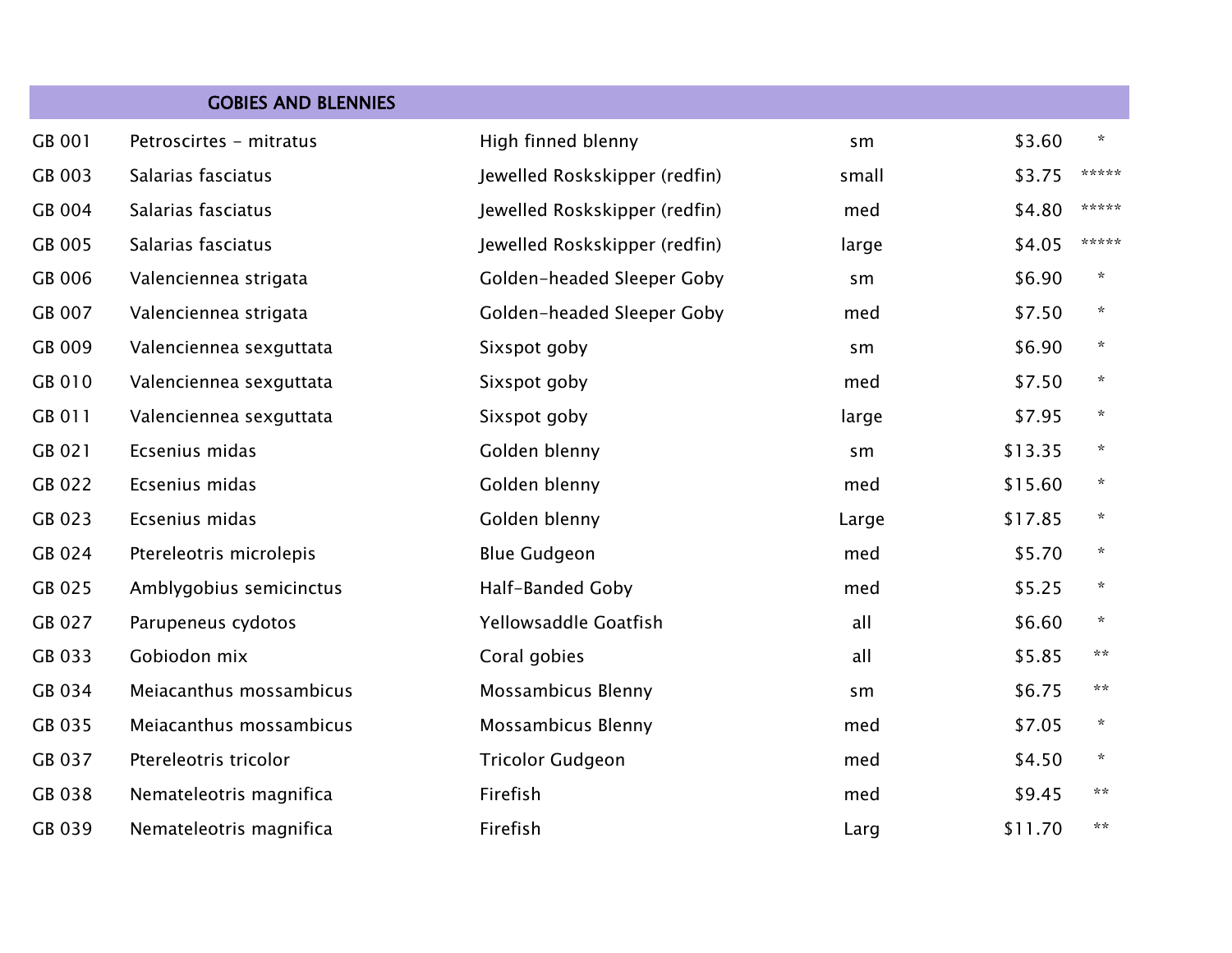| GB 040 | Sebastapistes cyanostigma | Red yellow stone fish   | med | \$6.75  | $\star$ |
|--------|---------------------------|-------------------------|-----|---------|---------|
| GB 042 | Amblygobius Aurora        | Pinkbar goby            | med | \$12.45 | $\star$ |
| GB 043 | Acentrogobius nebulosus   | Shadow goby             | med | \$12.45 | $\star$ |
| GB 046 | Cirripectes castaneus     | Chestnut eyelash-blenny | med | \$10.80 | **      |

|               |                          | <b>PUFFERS</b>          |       |          |         |
|---------------|--------------------------|-------------------------|-------|----------|---------|
| <b>BO 001</b> | Arothron hispidus        | Star and stripes Puffer | sm    | \$7.35   | $\star$ |
| <b>BO 002</b> | Arothron hispidus        | Star and stripes Puffer | med   | \$11.25  | $\star$ |
| <b>BO 004</b> | Arothron meleagris       | White Spot Puffer       | large | \$45.00  | $\star$ |
| <b>BO 008</b> | Arothron citrunellus     | Golden Puffer           | big   | \$179.55 | $\star$ |
| BO 011        | Diodon holocanthus       | <b>Balloonfish</b>      | sm    | \$11.55  | $\star$ |
| BO 012        | Diodon holocanthus       | <b>Balloonfish</b>      | med   | \$16.20  | $\star$ |
| BO 015        | Ostracion yellow         | <b>Yellow Boxfish</b>   | med   | \$5.85   | $\star$ |
| BO 016        | Ostracion black          | <b>Black Boxfish</b>    | med   | \$5.85   | $\star$ |
| BO 017        | Canthigaster valentini   | Black saddled toby      | med   | \$3.75   | $\star$ |
| <b>BO 018</b> | Canthigaster magaritatus | Peacock Puffer          | med   | \$3.75   | $\star$ |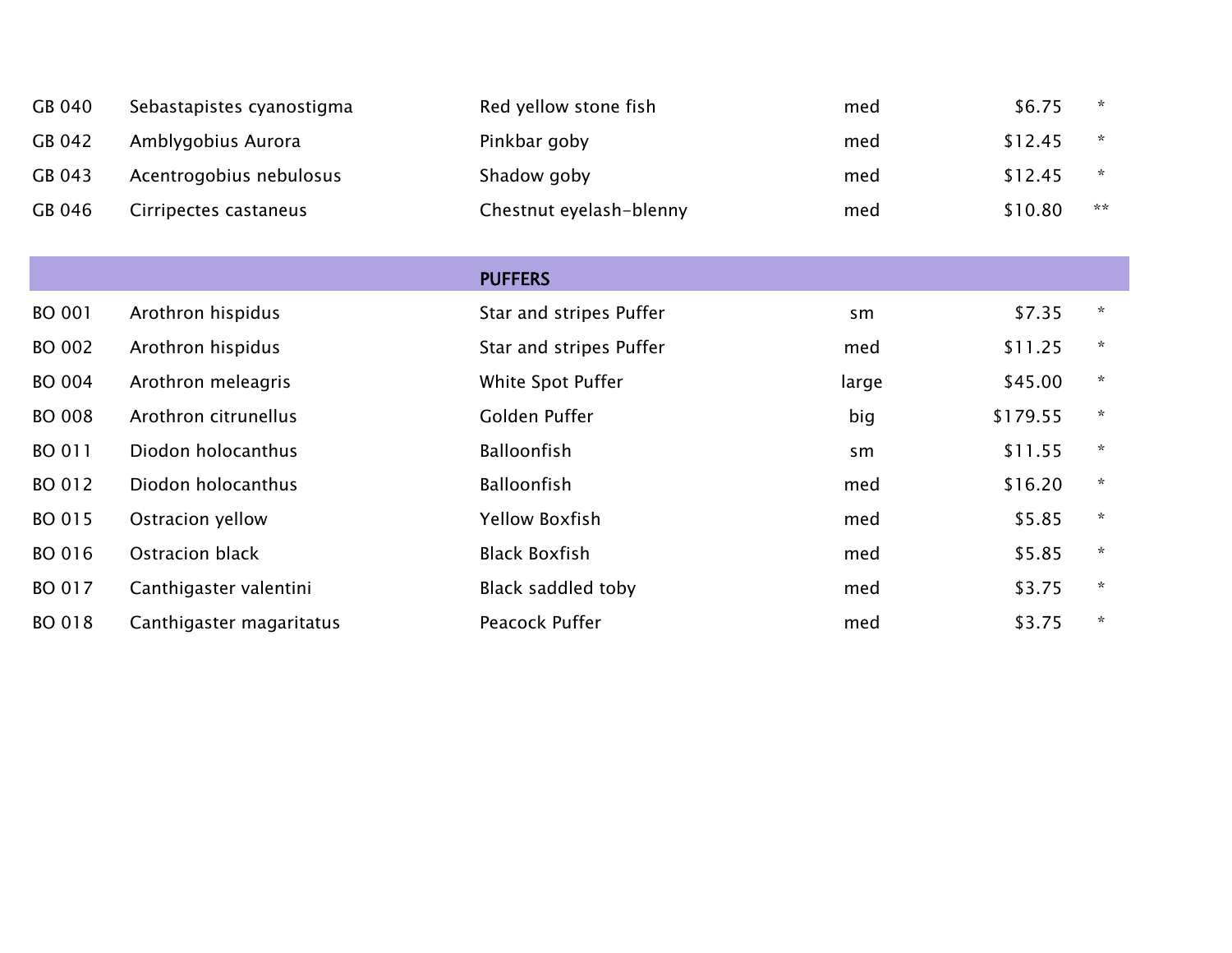|              |                              |       | <b>TANGS AND SURGEONS</b>     |       |         |         |
|--------------|------------------------------|-------|-------------------------------|-------|---------|---------|
| <b>TA001</b> | Acanthurus leucosternon      | sm    | Powder blue tang              | sm    | \$12.45 | **      |
| <b>TA002</b> | Acanthurus leucosternon      | med   | Powder blue tang              | med   | \$15.00 | $\star$ |
| <b>TA003</b> | Acanthurus leucosternon      | Large | Powder blue tang $13 - 15$ cm | large | \$19.20 | $\star$ |
| <b>TA005</b> | Acanthurus-lineatus          | sm    | Clown SurgeonFish             | sm    | \$9.30  | $\star$ |
| TA013        | Acanthurus xanthopterus sm   |       | Yellowfin surgeon fish        | sm    | \$3.45  | $\star$ |
| <b>TA014</b> | Acanthurus xanthopterus med  |       | Yellowfin surgeon fish tang   | med   | \$5.70  | $\star$ |
| <b>TA017</b> | Acanthurus triostegus sm     |       | Convict Surgeon fish          | sm    | \$4.65  | $\star$ |
| TA018        | Acanthurus triostegus med    |       | Convict Surgeon fish          | med   | \$5.40  | $\star$ |
| TA021        | Acanthurus dussumieri med    |       | Eyestripe surgeonfish         | med   | \$11.10 | $\star$ |
| <b>TA025</b> | Acanthurus Nigricauda med    |       | Epaulette surgeonfish         | med   | \$19.20 | $\star$ |
| <b>TA026</b> | Acanthurus Nigricauda large  |       | Epaulette surgeonfish 13 - 15 | large | \$22.50 | $\star$ |
| <b>TA030</b> | Zebrasoma veliferum<br>sm    |       | Desjardin `s Sailfin Tang     | sm    | \$9.30  | **      |
| <b>TA034</b> | Zebrasoma scopas sm          |       | Brown Sailfin Tang up to 4 cm | sm    | \$6.30  | $\star$ |
| <b>TA037</b> | Naso brevirostris sm         |       | <b>Spotted Unicornfish</b>    | sm    | \$6.45  | $\star$ |
| <b>TA038</b> | Naso brevirostris med        |       | <b>Spotted Unicornfish</b>    | med   | \$7.50  | $\star$ |
| <b>TA049</b> | Paracanthurus hepatus sm     |       | Blue Tang-Ylw belly 1.0-3 cm  | sm    | \$13.35 | $\star$ |
| <b>TA055</b> | Ctenochaetus marginatus Med  |       | Gold eye docter Juv. Yellow   | med   | \$6.75  | $\star$ |
| <b>TA056</b> | Ctenochaetus marginatus Med  |       | Gold eye docter (Adult)       | med   | \$7.20  | $\star$ |
| TA059        | Ctenochaetus binotatus small |       | Blue-Eye Bristletooth         | sm    | \$9.00  | $\star$ |
| <b>TA060</b> | Ctenochaetus binotatus Med   |       | Blue-Eye Bristletooth         | med   | \$12.60 | $\star$ |
| TA063        | Ctenochaetus striatus sm     |       | Striped bristletooth tang     | sm    | \$9.75  | $\star$ |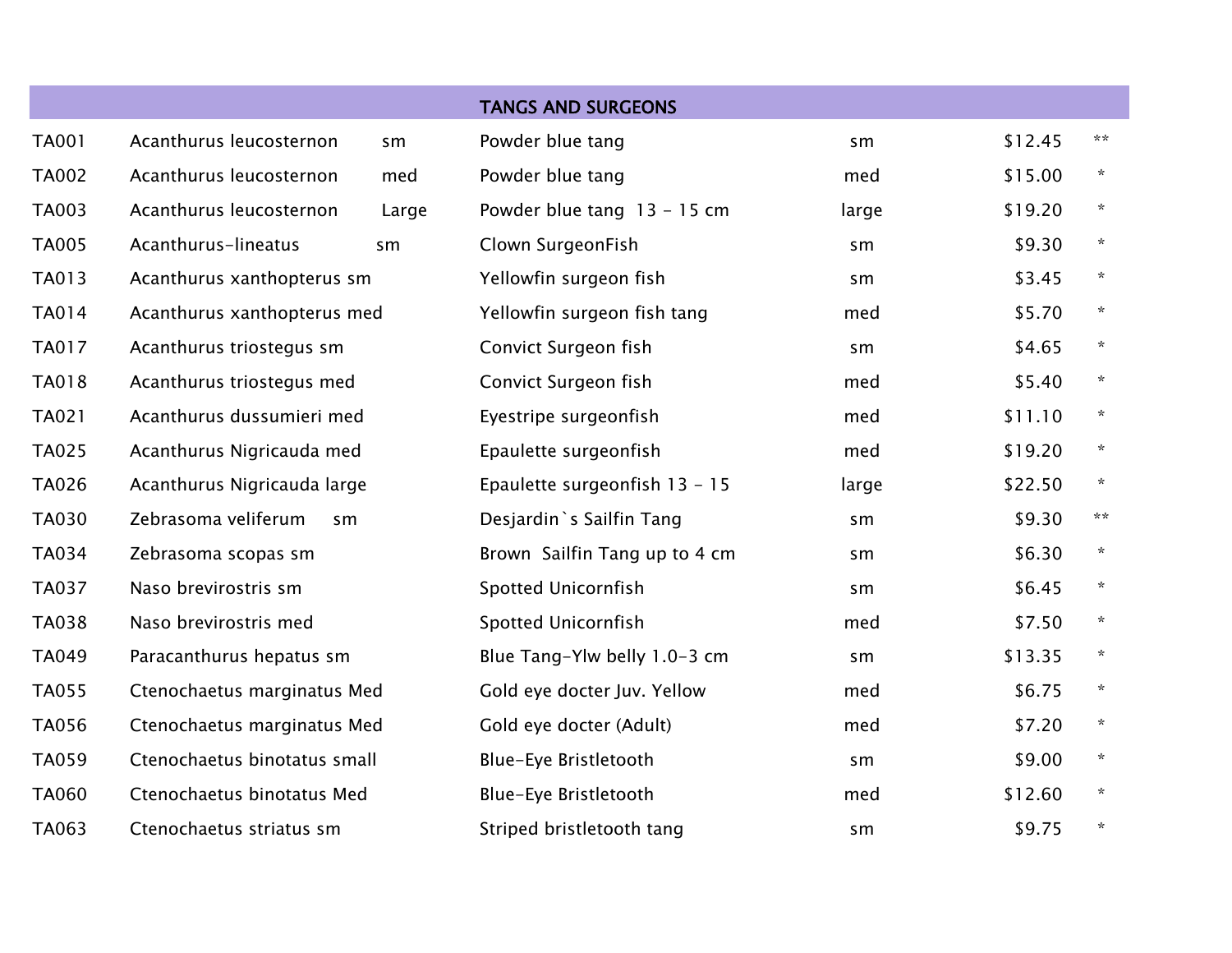| <b>TA064</b> | Ctenochaetus striatus med        | Striped bristletooth tang       | med          | \$9.75  | $\star$ |
|--------------|----------------------------------|---------------------------------|--------------|---------|---------|
| TA065        | Ctenochaetus striatus Large      | Striped bristletooth tang       | large        | \$18.75 | $\star$ |
| <b>TA067</b> | Acanthurus tennenti Small        | Lieutenant Surgeonfish          | sm           | \$13.95 | $\star$ |
|              |                                  |                                 |              |         |         |
|              | <b>PERCHES</b>                   |                                 |              |         |         |
| SA001        | Pseudanthias squamipinnis female | Lyretail Coralfish (Nice Color) | sm           | \$6.30  | ***     |
| SA002        | Pseudanthias squamipinnis female | Lyretail Coralfish (Nice Color) | med          | \$6.30  | **      |
| SA003        | Pseudanthias squamipinnis male   | Lyretail Coralfish (Nice Color) | sm           | \$6.30  | $\star$ |
| SA004        | Pseudanthias squamipinnis male   | Lyretail Coralfish (Nice Color) | med          | \$6.30  | $\star$ |
| SA006        | Pseudanthias cooperi             | <b>Redbar Anthias</b>           | med          | \$6.75  | ☆       |
| SA007        | Mirolabrichthys evansi           | Yellow-tail Goldie              | med          | \$7.95  | $\star$ |
| SA008        | Caracanthus sp.                  | Velvet Fish (Maroon)            | med          | \$9.45  | $\star$ |
| SA012        | Nemanthias carberryi             | <b>Treadfin Goldie</b>          | med          | \$7.50  | **      |
| SA013        | Nemanthias carberryi             | Treadfin Goldie gold back       | $med - male$ | \$7.50  | **      |
| SA016        | Lutjanus kasmira                 | Bluestripe snapper              | med          | \$8.85  | $\star$ |
| SA022        | Caesio teres                     | <b>Yellow tail Fusilier</b>     | med          | \$6.90  | $\star$ |
| SA023        | Apogon - angustatus              | Broadstriped cardinalfish       | sm           | \$3.45  | $\star$ |
| SA024        | Apogon - angustatus              | Broadstriped cardinalfish       | med          | \$3.45  |         |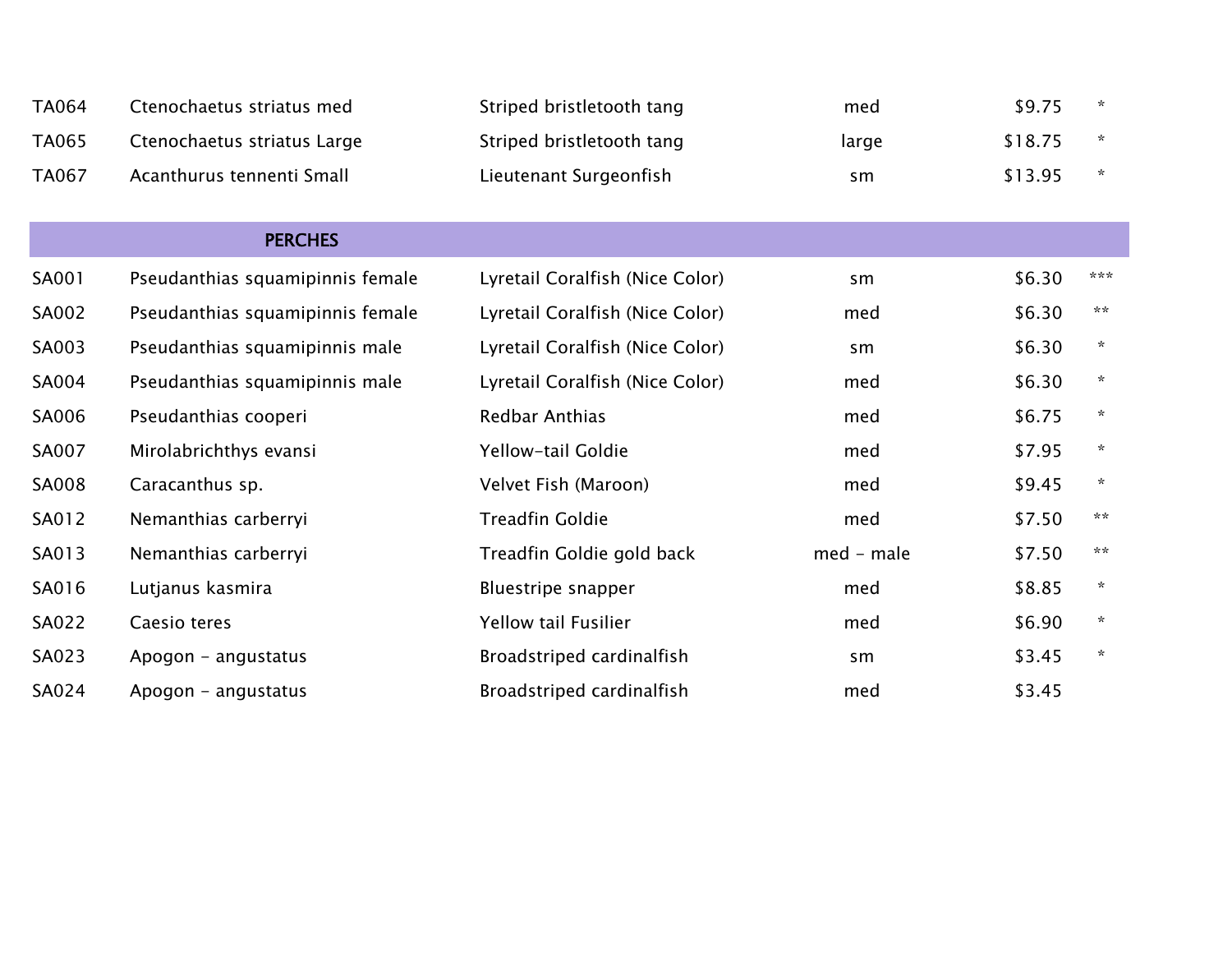|              | <b>CLOWNFISH</b>        |                            |       |        |                |
|--------------|-------------------------|----------------------------|-------|--------|----------------|
| <b>CL001</b> | Amphiprion xanthurus    | Allard's clownfish         | sm    | \$3.00 | $\star$        |
| <b>CL002</b> | Amphiprion xanthurus    | Allard's clownfish         | med   | \$3.60 | $\star$        |
| <b>CL003</b> | Amphiprion xanthurus    | Allard's clownfish         | Large | \$3.90 | $\star$        |
| <b>CL004</b> | Amphiprion chrysogaster | Yellow-bellied Anemonefish | sm    | \$3.00 | $\pmb{\times}$ |
| <b>CL005</b> | Amphiprion chrysogaster | Yellow-bellied Anemonefish | med   | \$3.60 | $\star$        |
| <b>CL006</b> | Amphiprion chrysogaster | Yellow-bellied Anemonefish | Large | \$3.90 | $\star$        |
| <b>CL007</b> | Amphiprion akallopisos  | Skunk clownfish            | sm    | \$3.00 | $\star$        |
|              | <b>HAWKFISH</b>         |                            |       |        |                |
| PA 001       | Paracirrhites arcatus   | Arc-eye hawkfish           | sm    | \$5.70 | ☆              |
| PA 004       | Paracirrhites forsteri  | Black-sided hawkfish       | sm    | \$9.00 | $\star$        |
|              | <b>CLEANER</b>          |                            |       |        |                |
| LA001        | Labroides dimidiatus    | Bluestreak cleaner wrasse  | med   | \$2.25 | **             |
| LA002        | Labroides dimidiatus    | Bluestreak cleaner wrasse  | Large | \$2.55 | **             |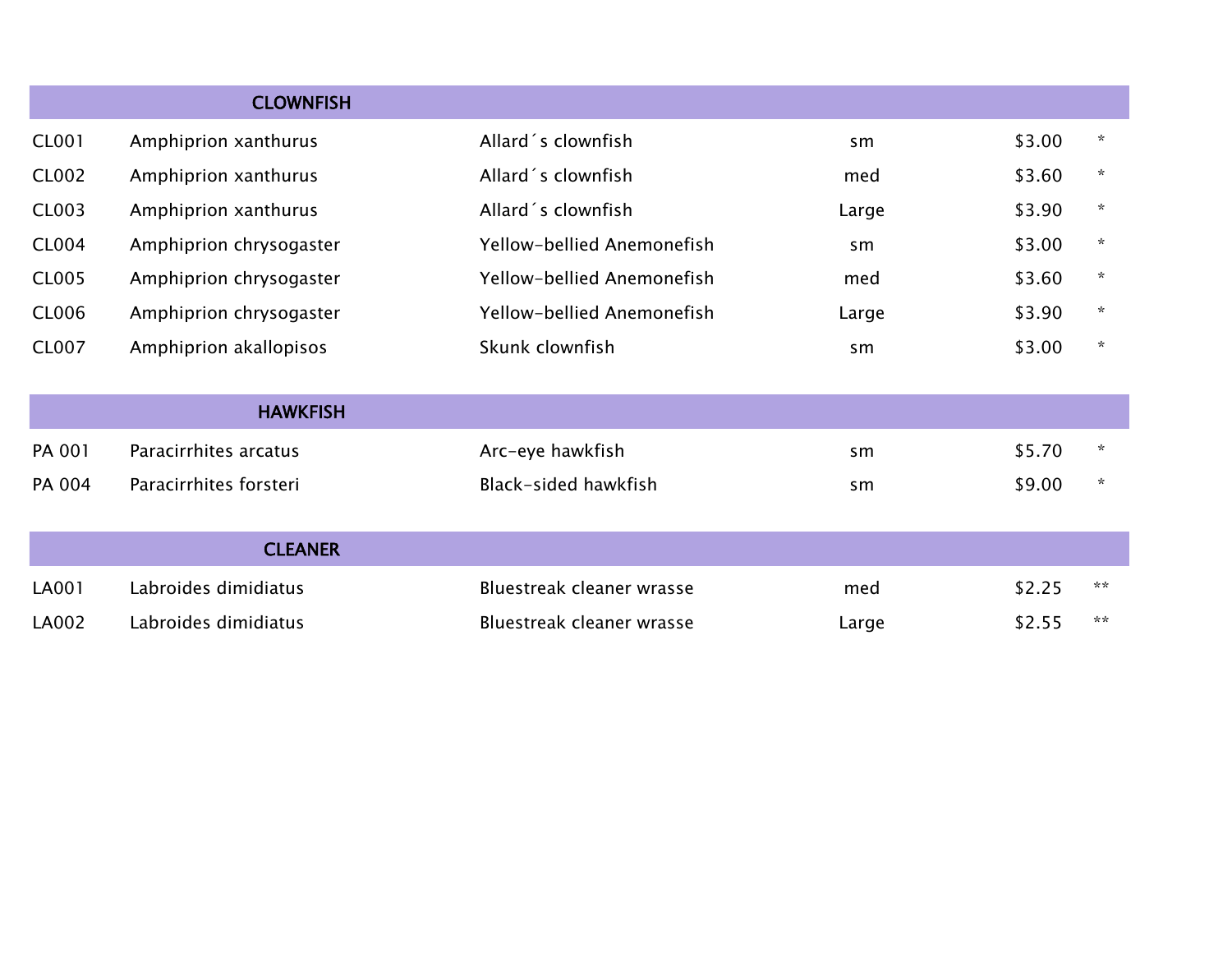|               | <b>WRASSES</b>             |                               |             |         |         |
|---------------|----------------------------|-------------------------------|-------------|---------|---------|
| <b>RA 001</b> | Anampses meleagrides       | Yellow-tail Tamarin           | sm          | \$10.50 | $\star$ |
| RA 003        | Anampses twistii           | Yellow-breasted wrasse        | sm          | \$10.50 | $\star$ |
| <b>RA 006</b> | Anampses lineatus          | Lined wrasse                  | med         | \$9.75  | $\star$ |
| <b>RA 008</b> | Coris africana formosa     | Queen Coris Adult             | med         | \$6.75  | $\star$ |
| RA 009        | Coris africana formosa     | Queen Coris Adult             | large       | \$7.65  | $\star$ |
| RA 010        | Coris gaimard              | African Clown Wrasse (orange) | $sm - juv.$ | \$4.05  | $\star$ |
| RA 011        | Coris gaimard              | African Clown Wrasse Adult    | med         | \$6.15  | $\star$ |
| RA 013        | Coris angulata             | Clown Coris                   | sm          | \$10.95 | $\star$ |
| <b>RA 014</b> | Coris angulata             | Clown Coris                   | med         | \$13.20 | $\star$ |
| RA 018        | Cirrhilabrus exquisitus    | <b>Exquisite Wrasse</b>       | med         | \$6.75  | $\star$ |
| RA 019        | Cheilinus bimaculatus      | Two spot Wrasse               | med         | \$6.30  | $\star$ |
| <b>RA 025</b> | Halichoeres hortulanus     | <b>Checkerboard Wrasse</b>    | med         | \$6.75  | $\star$ |
| <b>RA 026</b> | Halichoeres iridis         | <b>Radiant Wrasse</b>         | med         | \$14.10 | **      |
| <b>RA 027</b> | Halichoeres cosmetus       | <b>Adorned Wrasse</b>         | med         | \$4.95  | **      |
| <b>RA 030</b> | Novaculichthys taeniurus   | Dragon Wrasse                 | med         | \$6.75  | $\star$ |
| RA 032        | Pseudocheilinus hexataenia | Six-striped Wrasse            | med         | \$5.70  | ***     |
| RA 033        | Pseudocheilinus specie     | <b>Mystery Wrasse</b>         | med         | \$9.00  | $\star$ |
| <b>RA 035</b> | Parachelinus carpenteri    | Carpenter's Wrasse            | med         | \$9.00  | $\star$ |
| <b>RA 036</b> | Parachelinus mosccoskeri   | Moccoskeri wrasse             | med         | \$9.00  | $\star$ |
| RA 040        | Thalassoma purpureum       | <b>Banded wrasse</b>          | med         | \$5.55  | $\star$ |
| RA 042        | Thalassoma hardwicke       | Sixbar Wrasse                 | med         | \$8.55  | $\star$ |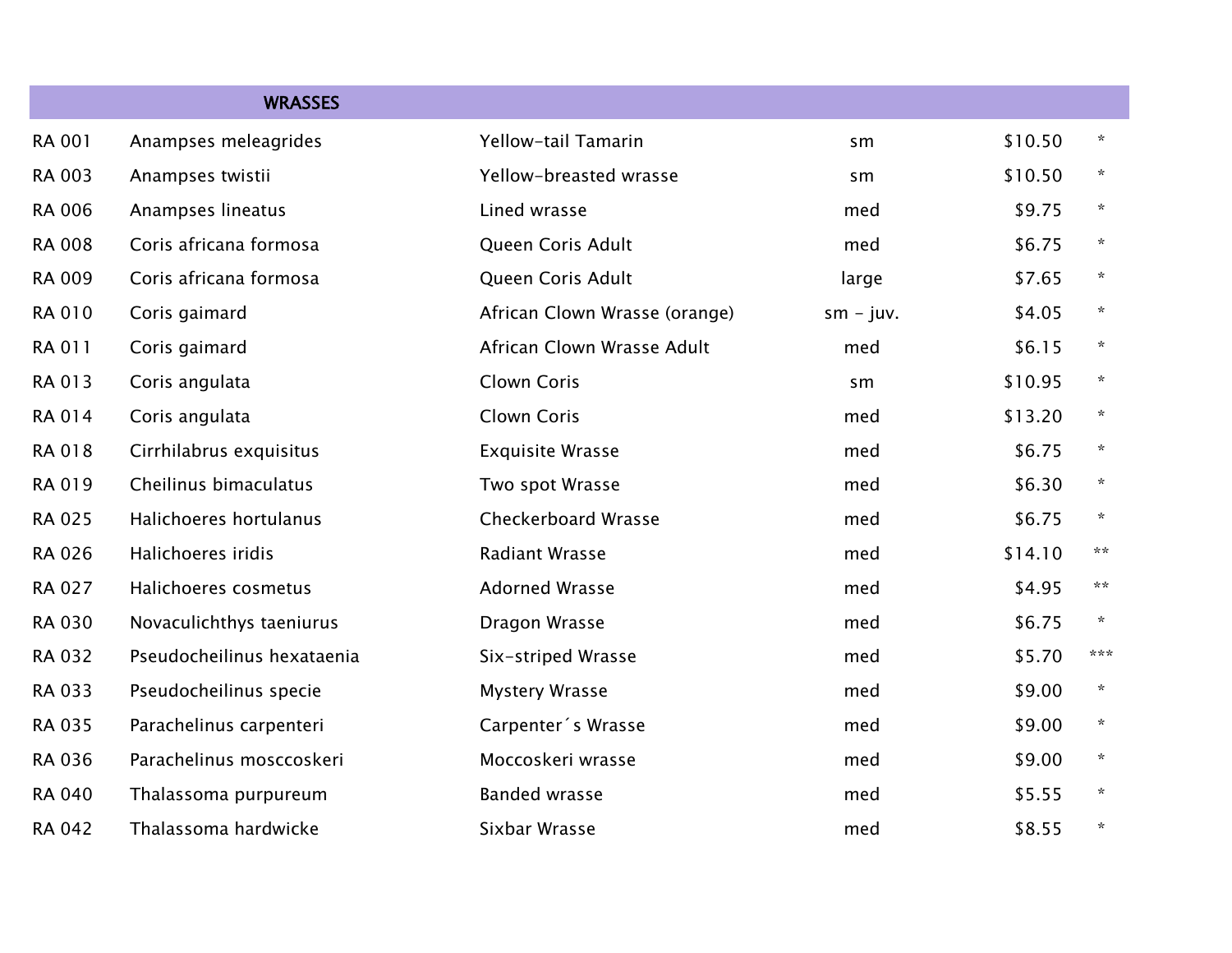| RA 043        | Thalassoma habrquim                  | Lyre-tail Wrasse                | med   | \$7.20   | $\star$ |
|---------------|--------------------------------------|---------------------------------|-------|----------|---------|
| <b>RA 046</b> | Thalassoma lunare                    | Green Bird Wrasse - Male        | big   | \$4.95   | $\star$ |
| <b>RA 047</b> | Macropharyngodon cyanoguttatus       | Brown Bird Wrasse - Female      | med   | \$10.80  | $\star$ |
| <b>RA 048</b> | Macropharyngodon bipartitus          | Leopard Wrasse female           | med   | \$6.75   | **      |
| <b>RA 049</b> | Macropharyngodon specie              | Leopard Wrasse male             | med   | \$9.00   | $\star$ |
| <b>RA 050</b> | Xyrichthys pavo                      | Peacock Wrasse (Juv)            | med   | \$22.50  | $\star$ |
| <b>RA 054</b> | Bodianus diana                       | Diana's Hogfish                 | med   | \$8.10   | $\star$ |
| <b>RA 059</b> | Cheilinus fasciatus sp.              | <b>Red Breasted Wrasse</b>      | med   | \$8.85   | *       |
|               | <b>PIPEFISH</b>                      |                                 |       |          |         |
| <b>ME 001</b> | Corythoichthys haematopterus         | <b>Messmate PipeFish</b>        | med   | \$4.50   | ***     |
| <b>ME 002</b> | Doryrhamphus melanopleura            | Blue striped Pipe Fish          | med   | \$6.75   | ***     |
|               | <b>ANGELS</b>                        |                                 |       |          |         |
| GO 001        | Centropyge acanthops                 | African pygmy Angelfish         | med   | \$11.85  | ***     |
| GO 002        | Centropyge acanthops                 | African pygmy Angelfish         | Large | \$12.75  | ***     |
| GO 003        | Centropyge multispinis               | Dusky Cherub                    | med   | \$7.05   | $\star$ |
| GO 006        | Pomacanthus chrysurus (4-7cm)        | Goldtail Angelfish              | sm    | \$102.75 | $\star$ |
| GO 007        | Pomacanthus chrysurus (7-10 cm)      | Goldtail Angelfish              | sm    | \$121.50 | *       |
| GO 019        | Pomacanthus imperator $(4 - 7$ cm)   | Emperor Angel (juveline color)  | sm    | \$28.35  | $\star$ |
| GO 021        | Pomacanthus imperator $(15 - 20$ cm) | Emperor Angelfish (Adult color) |       | \$54.00  | $\star$ |
| GO 022        | Pomacanthus imperator $(20 - 25$ cm) | Emperor Angelfish (Adult color) |       | \$81.00  | $\star$ |
| GO 024        | Pomacanthus semicirculatus           | Koran Angelfish                 | sm    | \$9.45   | $\star$ |
| GO 032        | Apolemichthys xanthurus              | Red Sea Angel fish              | sm    | \$225.00 | $\star$ |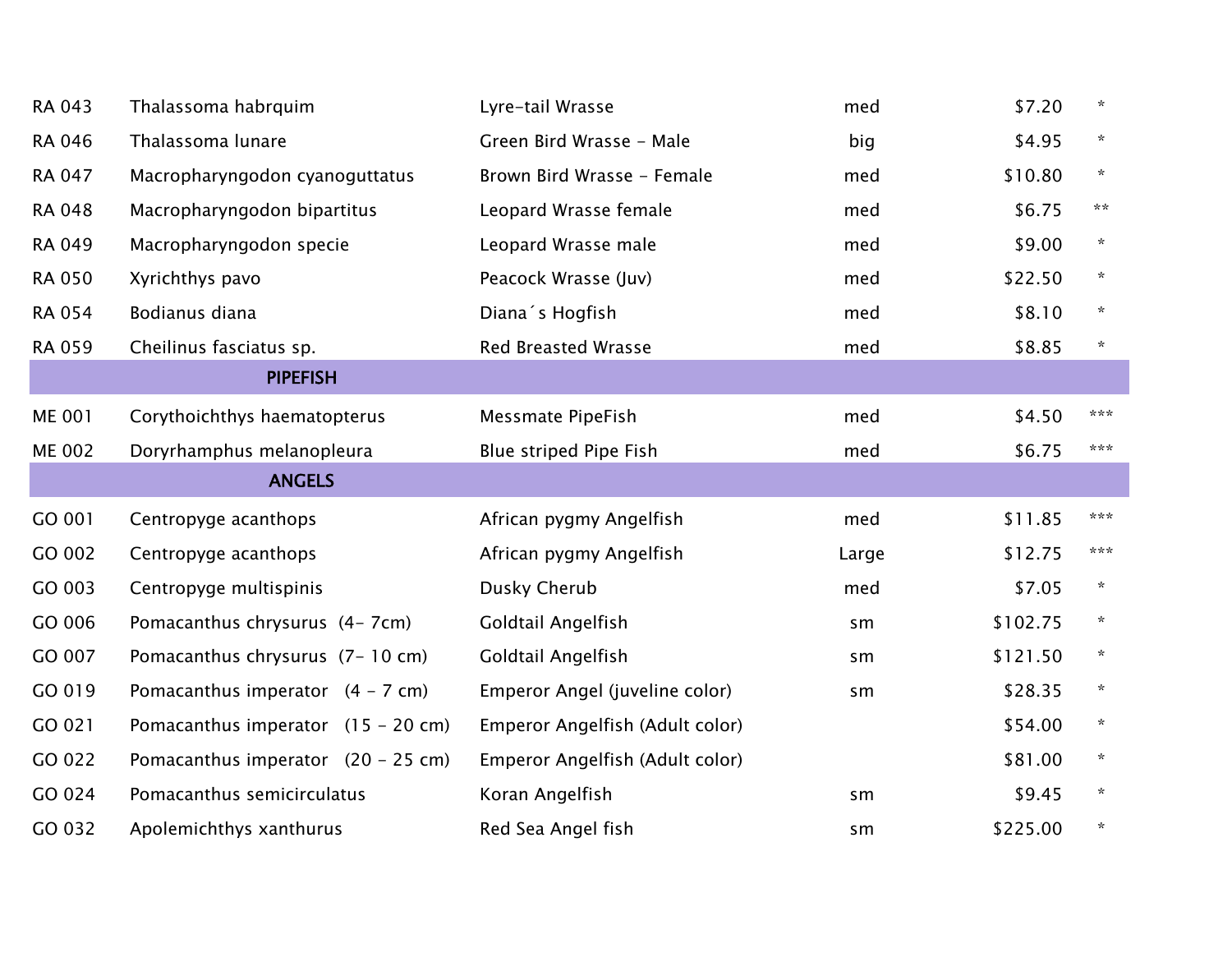|        | <b>TRIGGER FISH</b>      |                          |         |         |              |
|--------|--------------------------|--------------------------|---------|---------|--------------|
| PI 001 | Rhinecanthus aculeatus   | Picasso triggerfish      | sm      | \$4.50  | $**$         |
| PI 002 | Rhinecanthus aculeatus   | Picasso triggerfish      | med     | \$5.25  | $\star$      |
|        | <b>BUTTERFLY FISH</b>    |                          |         |         |              |
| CH 001 | Chaetodon auriga         | Treadfin Butterflyfish   | med     | \$5.10  | $\star$      |
| CH 003 | Chaetodon kleinii        | Klein 's Butterflyfsih   | med     | \$6.30  | $\star$      |
| CH 006 | Chaetodon lunula         | Raccoon Butterflyfish    | med     | \$6.90  | $\star$      |
| CH 010 | Chaetodon xanthocephalus | Yellowhead Butterflyfish | med     | \$9.30  | $\star$      |
| CH 025 | Zanclus cornutus         | Moorish Idol             | med     | \$6.75  | $\star$      |
|        | <b>LION FISH</b>         |                          |         |         |              |
| LI 002 | Dendronchirus zebra      | Zebra Lionfish           | med     | \$7.05  | $\star$      |
| LI 003 | Pterois antennata        | Spotfin lionfish         | sm      | \$7.20  | $\star$      |
| LI 004 | Pterois antennata        | Spotfin lionfish         | med     | \$10.95 | $\star$      |
| LI 005 | Pterois antennata        | Spotfin lionfish         | big     | \$18.00 | $\star$      |
| LI 006 | Pterois antennata        | Spotfin lionfish         | xxlarge | \$19.20 | $\mathbf{x}$ |
| LI 007 | Pterois volitans         | Lionfish African style   | sm      | \$6.75  | $\star$      |
| LI 008 | Pterois volitans         | Lionfish African style   | med     | \$7.35  | $\star$      |
| LI 009 | Pterois volitans         | Lionfish African style   | big     | \$8.55  | $\star$      |
| LI 010 | Pterois volitans         | Lionfish African style   | xxlarge | \$22.35 | $\star$      |
| LI 015 | Taeniotus triacanthus    | leaf scorpionfish        | med     | \$13.35 | $\star$      |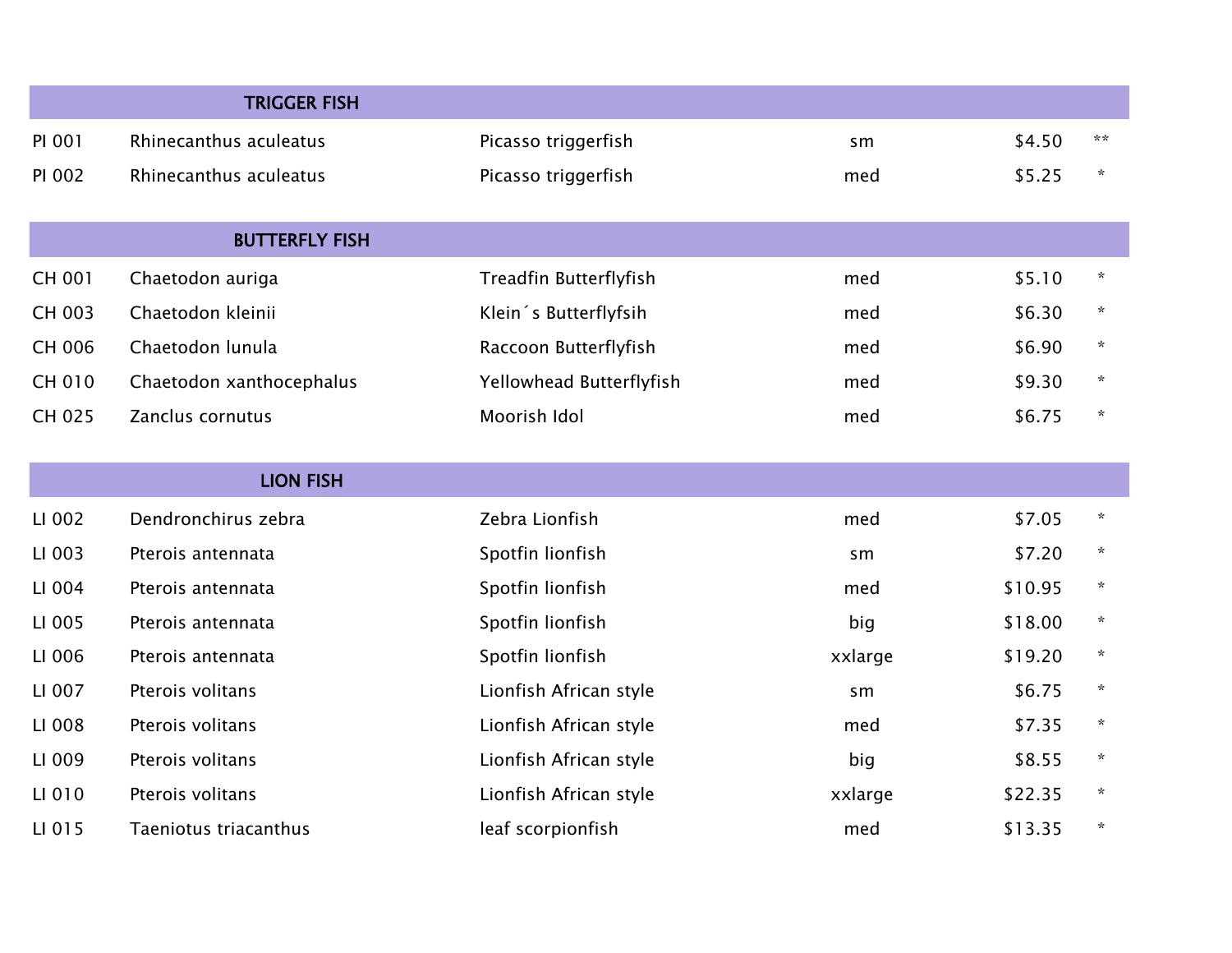| LI 016        | Taenianotus triacanthus     | Dragon Fish (rare)              | med                    | \$17.85 | $\star$ |
|---------------|-----------------------------|---------------------------------|------------------------|---------|---------|
| LI 017        | Antennarius maculatus       | Brown frogfish                  | med                    | \$8.85  | ☆       |
| LI 018        | Antennarius maculatus       | Red/yellow color frogfish       | med                    | \$18.00 | $\star$ |
| LI 019        | Antennarius maculatus       | Red/yellow frogfish 20-25 cm    | x Large                | \$78.75 | ☆       |
|               | <b>EELS AND SHARKS</b>      |                                 |                        |         |         |
| <b>ZE 002</b> | Echidna zebra               | Zebra eels                      | med                    | \$13.35 | $\star$ |
| ZE 005        | Rhinomuraena quaesita       | Blue Ribbon eel                 | med                    | \$16.95 | ∗       |
|               | <b>MIX FISHES</b>           |                                 |                        |         |         |
| <b>OT 004</b> | Platax teira                | Longfin batfish                 | med                    | \$7.05  | $\star$ |
| <b>OT 008</b> | Trachinotus blochii         | Snubnose Pompano                | sm                     | \$4.95  | **      |
|               | <b>INVERTS</b>              |                                 |                        |         |         |
| SN 001        | Calibanarius africanus      | Typical E. African Hermit crab  | $med - (50 pcs. min.)$ | \$0.45  | *****   |
| SN 002        | Cerithium caeruleum(snail)  | Black Sand Snail (inhouse) mini | med                    | \$0.45  | *****   |
| SN 003        | Nerita polita (turbo snail) | <b>Turbo Snail</b>              | med - (25 pcs. min.)   | \$0.45  | *****   |
| SN 004        | Calcinus laevimanus         | Hermit crab with scissor        | $med - (50 pcs. min.)$ | \$0.45  | *****   |
| SN 005        | Cypraea tigris              | Tiger shell snail               | med                    | \$2.25  | *****   |
| SN 006        | Cypraea Moneta              | Cowrie shell                    | med - (25 pcs. min.)   | \$0.60  | *****   |
| SN 007        | Lybia tesselata boxing crab | Lybia boxing crab               | med                    | \$2.25  | *****   |
| SN 010        | Trapezia crab rufopunctata  | Spotted trapeze crab            | med                    | \$2.85  | *****   |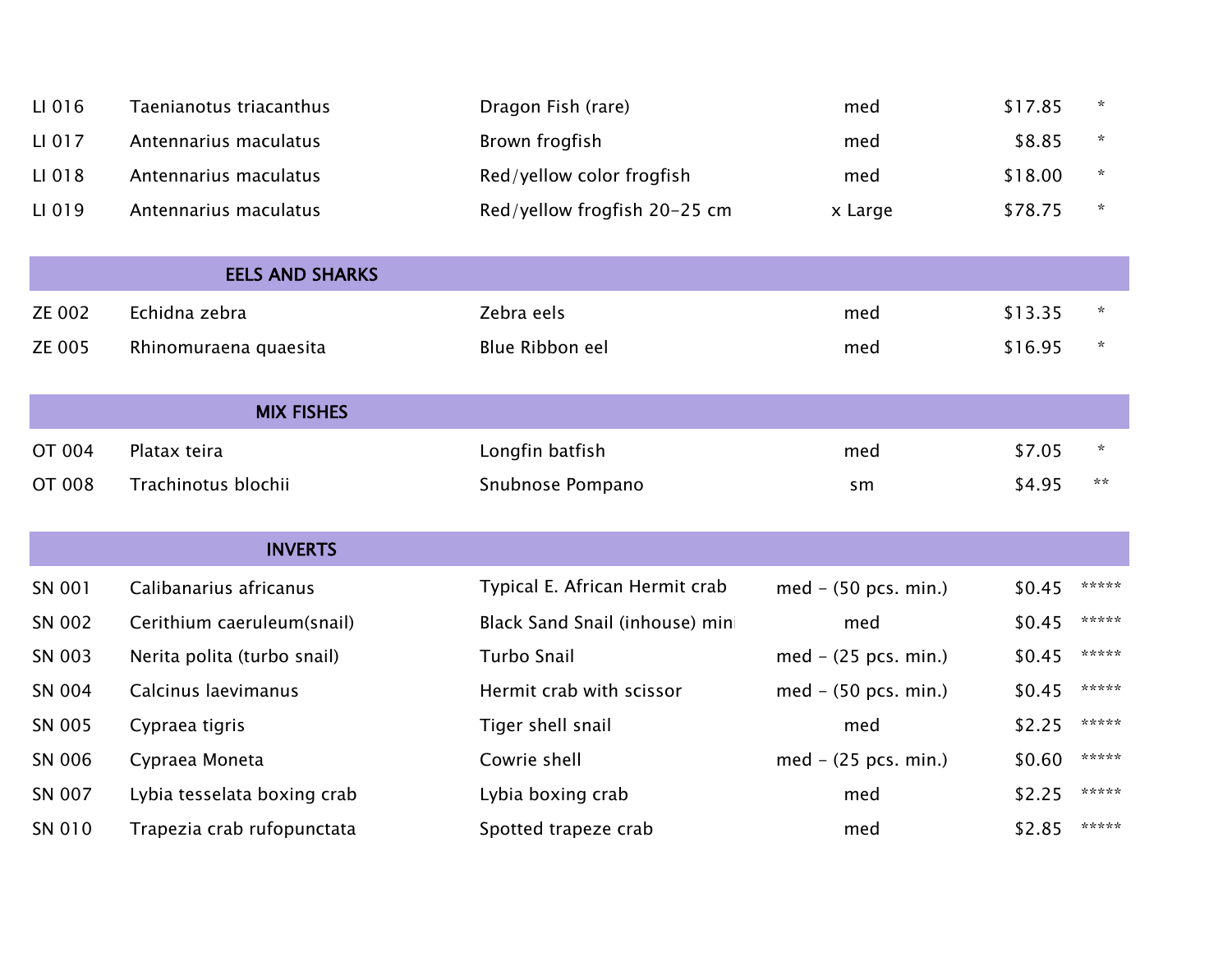| SN 011 | Trapezia crab cymodoce            | Brown trapeze crab            | med | \$2.70 | *****   |
|--------|-----------------------------------|-------------------------------|-----|--------|---------|
| SN 015 | Palinurus (Lobster blue)          | <b>Blue Lobster</b>           | med | \$7.50 | $\star$ |
| SN 016 | Periclimenes sp.                  | Porcelain/Glass Shrimp        | med | \$3.15 | $\star$ |
| SN 017 | Thor                              | Sexy shrimp                   | med | \$2.25 | $\star$ |
| SN 020 | Hippolysmata grabhami             | Cleaner Shrimp                | med | \$7.35 | $\star$ |
| SN 024 | Stenopus hispidus                 | <b>Boxing Shrimp</b>          | med | \$3.45 | $\star$ |
| SN 029 | Tectus pyramid snail              | Pyramid Snail (small pyramid) | med | \$1.05 | *****   |
| SN 030 | Trochus maculatus                 | Big Pyramid snail (med snail) | med | \$3.00 | *****   |
| SN 033 | Dolabella auricularia (Seahare)   | Sea Hare                      | med | \$2.85 |         |
| SE 001 | Clypeaster australasiae           | Sanddollar                    | med | \$3.15 | $\star$ |
| SE 002 | Ophiocoma erinaceus               | Brittle Star Fish (Black)     | med | \$0.60 | $\star$ |
| SE 003 | Ophiomyxa australis               | Snake Star Fish orange-black  | med | \$2.85 | $\star$ |
| SE 005 | Ophiomastix venosa                | Snake Star Fish red - brown   | med | \$0.60 | $\star$ |
| SE 006 | Oligometra sp. (Feather Starfish) | Feather Star Fish             | med | \$2.55 | $\star$ |
| SE 008 | Protoreaster linckii              | Red Lobed Star Fish           | med | \$2.85 | $\star$ |
| SE 010 | Echinometra lucunter              | Stone Sea Urchin              | med | \$2.55 | $\star$ |
| SE 011 | Tripneustes sp                    | Multi-color Urchin            | med | \$2.55 | $\star$ |
| SE 017 | Synapta maculata (cucumber)       | Sea cucumber brown            | med | \$2.55 | $\star$ |
| SE 018 | Actinopyga bannwarthi (cucamber)  | Sea cucumber black            | med | \$2.55 | $\star$ |
| SE 019 | Holothuria Hilla                  | Tiger-Tail Sea Cucumber       | med | \$2.85 | $\star$ |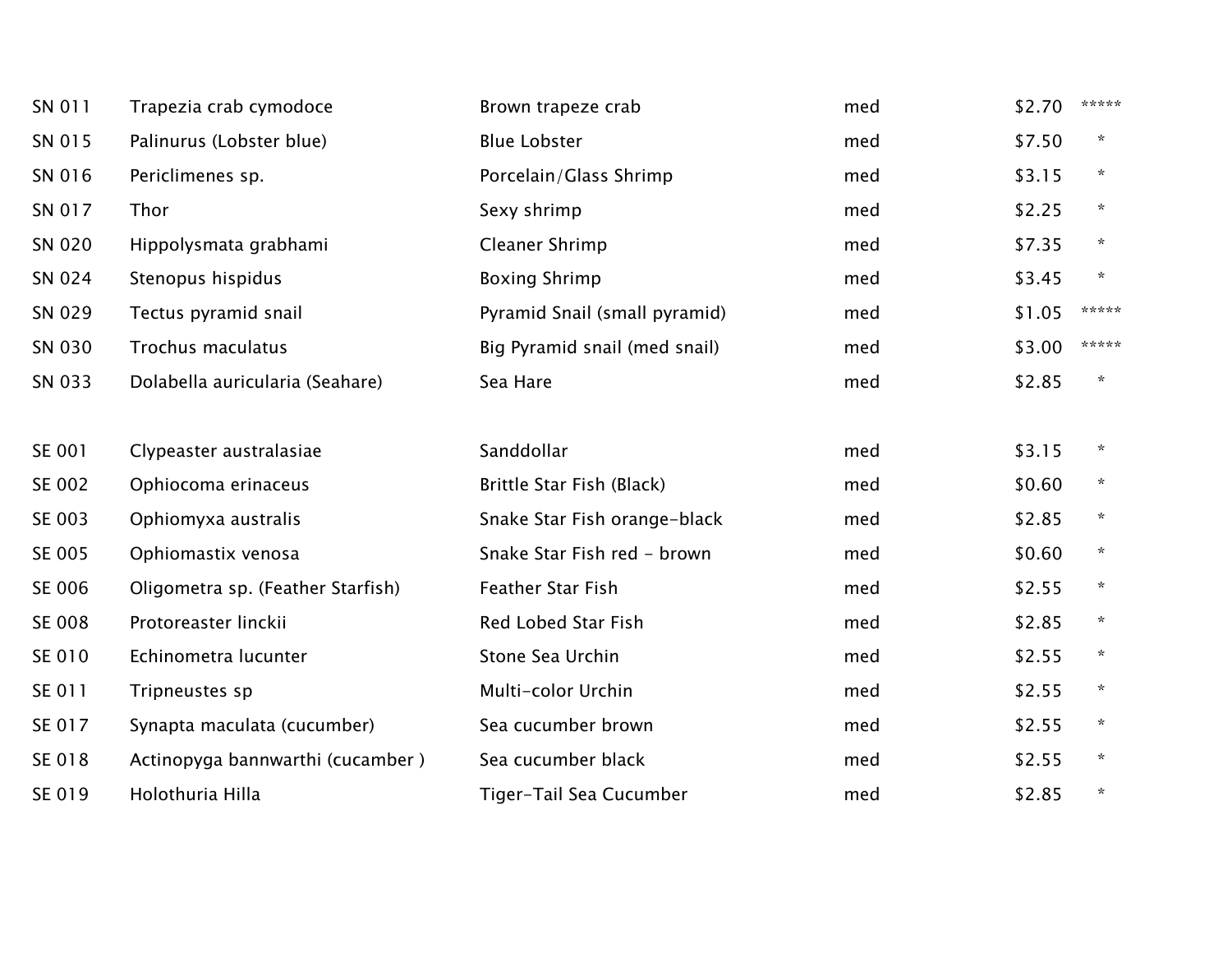## SOFT POLYPS *(list is directly from Kenya)*

| GR 001 | Radianthus mix - Heteractis magnif. | Yellow - Orange Base             | med         | \$10.20 | $\star$      |
|--------|-------------------------------------|----------------------------------|-------------|---------|--------------|
| GR 006 | Stoichactis haddoni mix med         | <b>Carpet Anemone</b>            | med         | \$9.30  | $\star$      |
| GR 007 | Stoichactis haddoni mix large       | <b>Carpet Anemone</b>            | large       | \$11.55 | $\star$      |
| GR 010 | Protula (Featherworms)              | Feather Duster Multi Color bushy |             | \$5.85  | $\star$      |
| GR 013 | Discoscoma green med                | Discoscoma green med             | med         | \$7.95  | $\star$      |
| GR 014 | Discoscoma green large              | Discoscoma green large           | Large       | \$7.95  | $\star$      |
| GR 022 | Rodachtis (Mushroom) large blue     | Original Coral Anemone Blue      | large       | \$12.45 | $\star$      |
| GR 024 | Palythoa natalensis green           | Palythoa natalensis green        | med         | \$7.95  | $\star$      |
| GR 025 | Palythoa natalensis green           | Palythoa natalensis green        | Large       | \$7.95  | $\star$      |
| GR 026 | Palythoa natalensis green           | Palythoa natalensis green        | $X - large$ | \$7.95  | $\star$      |
| GR 028 | Palythoa natalensis med biege       | Palythoa natalensis beige        | med         | \$7.95  | $\mathbf{x}$ |
| GR 029 | Palythoa natalensis big biege       | Palythoa natalensis beige        | large       | \$7.95  | $\star$      |
| GR 030 | Palythoa natalensis XL biege        | Palythoa natalensis beige        | X-large     | \$7.95  | $\mathbf{x}$ |
| GR 031 | Zoohantus med green                 | Zoohantus green                  | med         | \$7.95  | $\star$      |
| GR 032 | Zoohantus big green                 | Zoohantus green                  | large       | \$7.95  | $\star$      |
| GR 033 | Zoohantus XL green                  | Zoohantus green                  | $x - large$ | \$7.95  | $\star$      |
| GR 035 | Zoohantus med blue                  | Zoohantus blue                   | med         | \$11.25 | $\star$      |
| GR 036 | Zoohantus large blue                | Zoohantus blue                   | large       | \$13.50 | $\star$      |
| GR 037 | Zoohantus $x - large$               | Zoohantus blue                   | xxlarge     | \$18.00 | $\star$      |
| GR 039 | Zoohantus med red                   | Zoohantus red                    | med         | \$11.25 | $\star$      |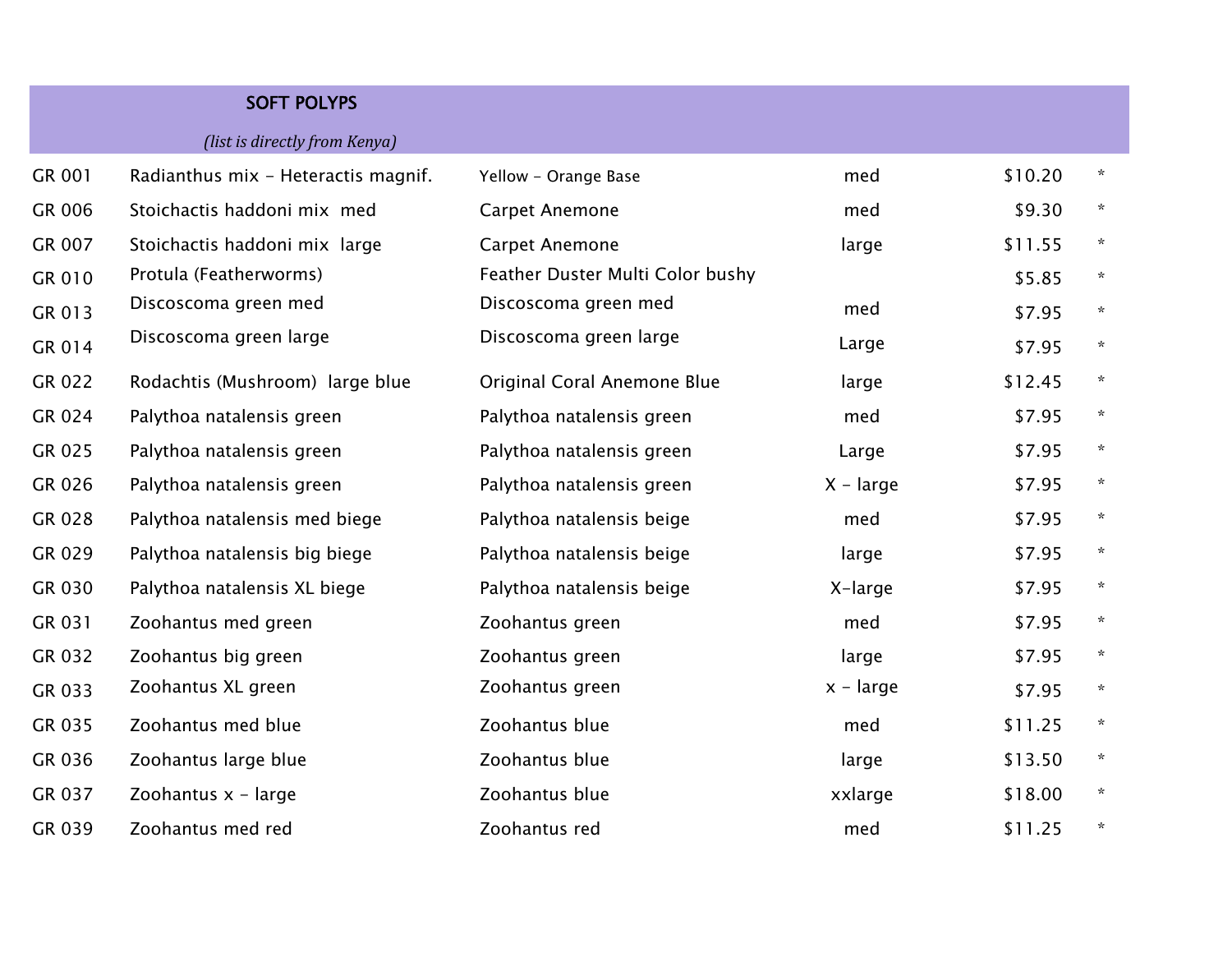| GR 040 | Zoohantus large red                 | Zoohantus red                | large       | \$13.50 | $\star$ |
|--------|-------------------------------------|------------------------------|-------------|---------|---------|
| GR 041 | Zoohantus x - large Red             | Zoohantus red                | xxlarge     | \$18.00 | $\star$ |
| GR 043 | Zoohantus / Proplatoya mix on stone | Bicolor mix zoo Proplatoya   | large       | \$13.50 | $\star$ |
| GR 044 | Zoohantus / Proplatoya mix at on XL | Bicolor mix zoo Proplatoya   | $x - large$ | \$15.75 | $\star$ |
| GR 046 | Protopalythoa nelliae med           | Protopalythoa nelliae green  | med         | \$7.95  | $\star$ |
| GR 047 | Protopalythoa nelliae large         | Protopalythoa nelliae green  | large       | \$7.95  | $\star$ |
| GR 048 | Protopalythoa nelliae x - large     | Protopalythoa nelliae green  | $x - large$ | \$7.95  | $\star$ |
| GR 064 | Xenia pumping med                   | Xenia Sp.Pumping             | med         | \$11.25 | $\star$ |
| GR 065 | Xenia pumping large                 | Xenia Sp.Pumping             | large       | \$13.50 | $\star$ |
| GR 066 | Xenia pumping $x - large$           | Xenia Sp.Pumping             | $x - large$ | \$13.95 | $\star$ |
| GR 067 | Xenia non pumping med               | Xenia Sp. Non-Pumping        | med         | \$11.25 | $\star$ |
| GR 068 | Xenia non pumping large             | Xenia Sp. Non-Pumping        | large       | \$12.45 | $\star$ |
| GR 069 | Xenia non pumping x- large          | Xenia Sp. Non-Pumping        | $x - large$ | \$11.25 | $\star$ |
| GR 082 | Lemnalia (Kenya Tree) med           | Kenya Tree                   | med         | \$8.70  | $\star$ |
| GR 083 | Lemnalia (Kenya Tree) large         | Kenya Tree                   | large       | \$8.70  | $\star$ |
| GR 084 | Lemnalia (Kenya Tree) x - large     | Kenya Tree                   | $x - large$ | \$8.70  | $\star$ |
| GR 089 | Sarcophyton Erenbergi med           | Mashroon Leather Stone long  | med         | \$10.20 | $\star$ |
| GR 090 | Sarcophyton Erenbergi large         | Mashroon Leather Stone long  | large       | \$13.50 | $\star$ |
| GR 091 | Sarcophyton Erenbergi x - large     | Mashroon Leather Stone long  | $x - large$ | \$18.00 | $\star$ |
| GR 093 | Sarcophyton Yellow med              | Leather Stone Ylw / colorful | med         | \$9.00  | $\star$ |
| GR 094 | Sarcophyton Yellow Big              | Leather Stone Ylw / colorful | big         | \$9.45  | $\star$ |
| GR 095 | Sarcophyton Yellow XXL              | Leather Stone Ylw / colorful | xxlarge     | \$11.10 | *       |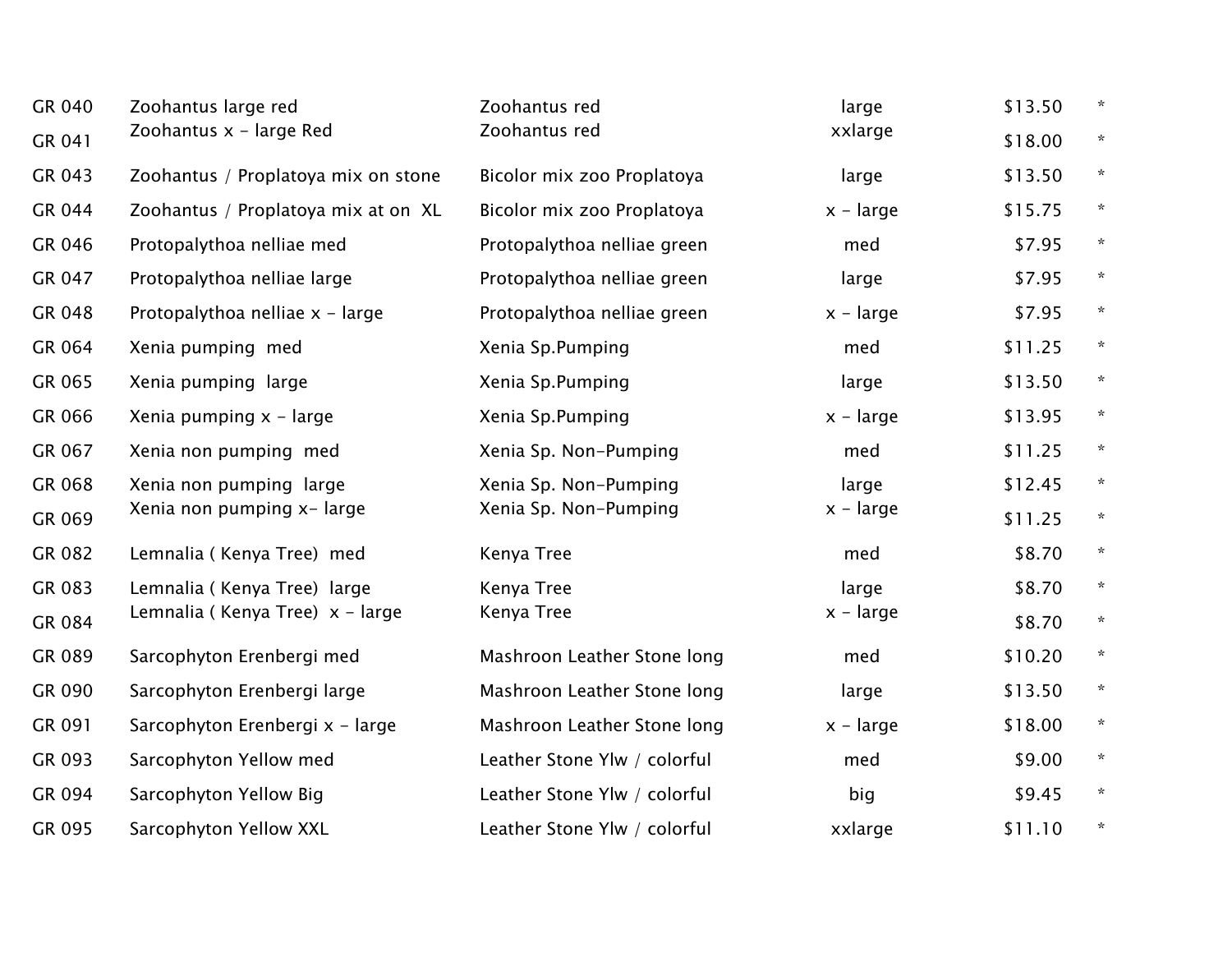| GR 098 | Sarcophyton Mashroon med | Leather Mashroon yellow | med             | \$9.00  | $\star$ |
|--------|--------------------------|-------------------------|-----------------|---------|---------|
| GR 099 | Sarcophyton Mashroon big | Leather Mashroon yellow | big             | \$9.45  | $\star$ |
| GR 100 | Sarcophyton Mashroon XXL | Leather Mashroon yellow | xxlarge         | \$11.10 | $\star$ |
| GR 102 | Lobophytum sp            | Leader stone            | med             | \$12.45 | $\star$ |
| GR 103 | Lobophytum sp            | Leader stone            | big             | \$14.70 | $\star$ |
| GR 104 | Lobophytum sp            | Leader stone            | xxlarge         | \$15.75 | $\star$ |
| GR 105 | Lobophytum sp            | Leader stone            | <b>XXXlarge</b> | \$18.00 | $\star$ |
| GR 107 | Capnella sp              | Kenya Tree              | med             | \$9.00  | $\star$ |
| GR 108 | Capnella sp              | Kenya Tree              | big             | \$9.00  | $\star$ |
| GR 109 | Capnella sp              | Kenya Tree              | Large           | \$9.00  | $\star$ |
| GR 110 | Gorgonias                | Seafan mix colors       | med             | \$6.60  | $\star$ |
| GR 111 | Gorgonias                | Seafan mix colors       | big             | \$7.05  | $\star$ |
| GR 112 | Gorgonias                | Seafan mix colors       | Large           | \$7.95  | $\star$ |
| GR 113 | Cladiella Sp. med        | Cornflour cladiella     | med             | \$9.00  | $\star$ |
| GR 114 | Cladiella Sp. Big        | Cornflour cladiella     | big             | \$9.00  | $\star$ |
| GR 115 | Cladiella Sp. XXL        | Cornflour cladiella     | xxlarge         | \$9.00  | $\star$ |
| GR 117 | Dentronephteha med       | Dentronephteha          | med             | \$11.25 | $\star$ |
| GR 118 | Dentronephteha big       | Dentronephteha          | big             | \$11.25 | $\star$ |
| GR 119 | Dentronephteha XXL       | Dentronephteha          | xxlarge         | \$11.25 | *       |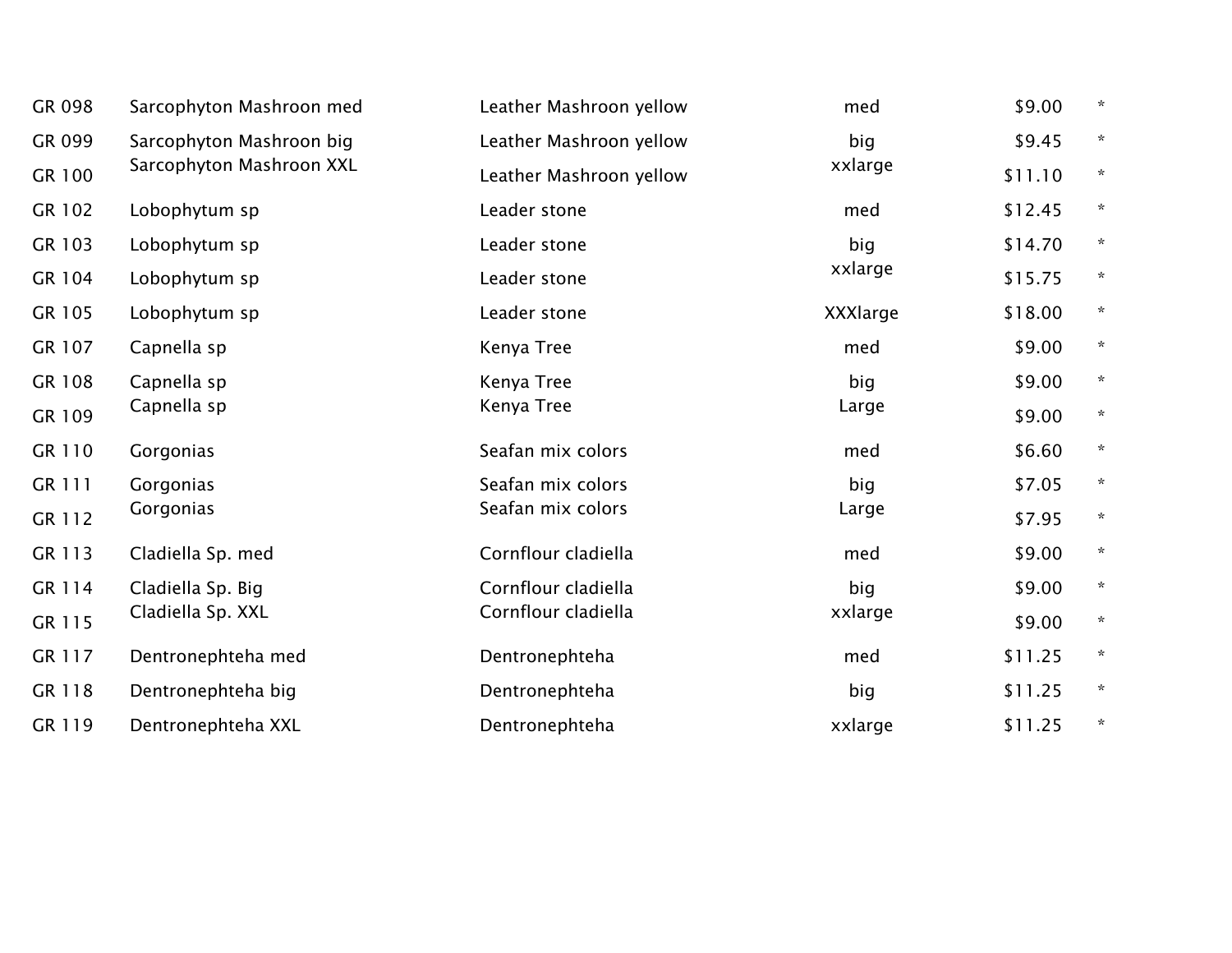*Please note that corals require their own box for international shipping and are not packed with fish & amp; inverts. Currently arriving via charter flights & there is a surcharge on freight for the time being*

Includes international freight, Kenya box and packing, clearance at LAX, re-ox and repack at LAX

Average (mixed sizes) 20 fish per box, more if all smalls; 8-12 if large fish

This is the full list including items not in stock. *Always check stock column* to see if it is currently available.

*Prices are subject to change without notice.*

*Here are some samples of actual orders so you can get an idea of the pack.*

BOX 1 3 M Purple Tang

3 M/L Purple Tang

1 Sm Radiant Wrasse

2 Sm Blue-striped Snapper

1 Blue-eyed Tang

1 M Green Bird (coeruleus)

1 Gold Bar Wrasse

12 bags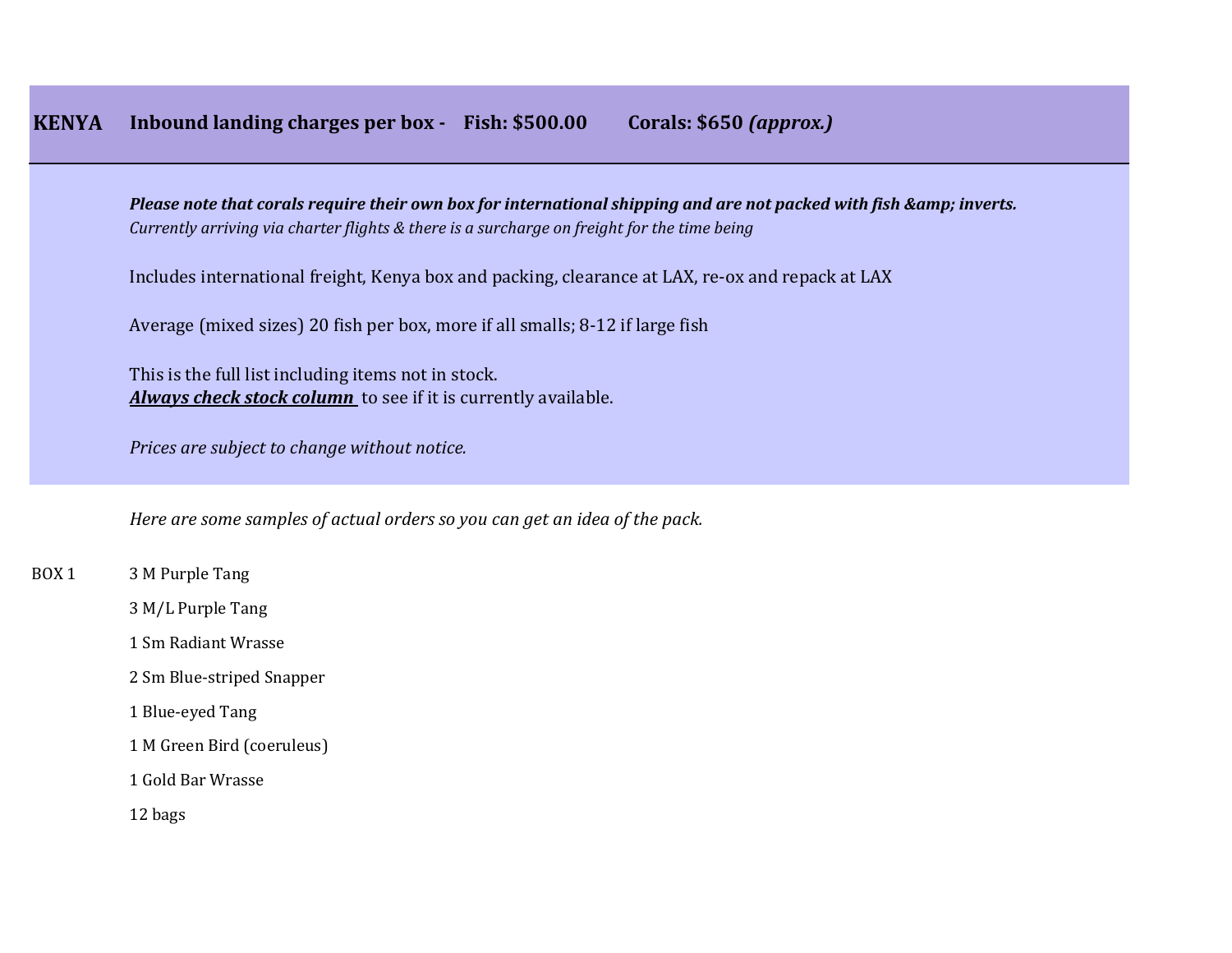## BOX 1 2 S Divided Wrasse (M.bipartitus)

2 Sea Hare

2 Cleaner Shrimp Sm

2 Yellow-spot Glider

2 African Pygmy Angel Sm

2 African Pygmy Angel Lg

4 Sunburst Goby

6 Yellow-bellied Anemonefish

1 M African Clown Wrasse

23 pcs.

| BOX 1 | Purple Tang M/L 2                                         |
|-------|-----------------------------------------------------------|
|       | Spotted Unicorn Tang M 1                                  |
|       | Convict Surgeon<br>2                                      |
|       | Blue Tang Sm 2.5 to 4cm - 2 (yellow-bellied, but not yet) |
|       | Blue-green Chromis 10                                     |
|       | 18 pcs.                                                   |